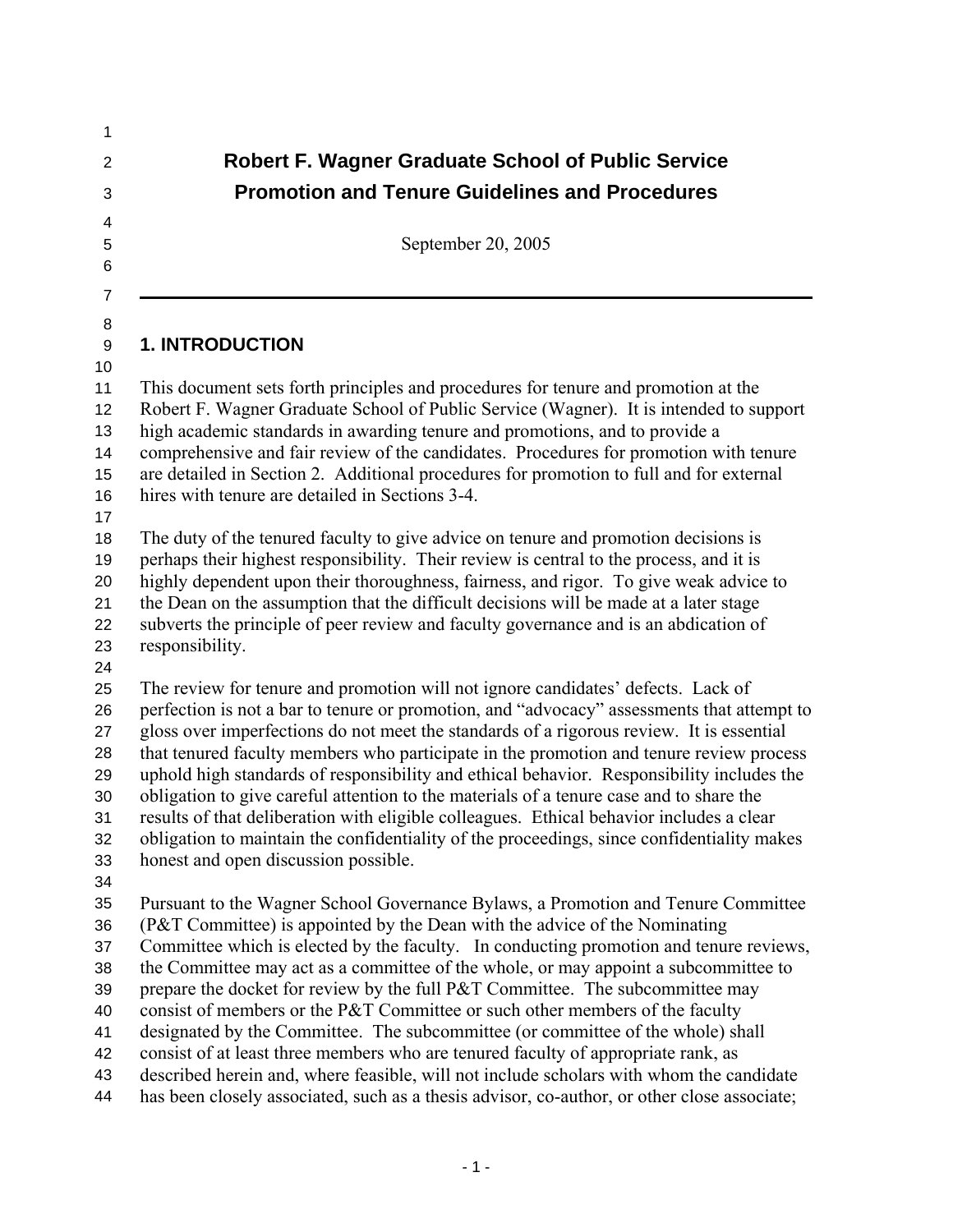- such individuals are, however, eligible to participate in the full faculty discussion and 1
- vote as described below. 2
- 3
- 4 The Dean makes recommendations to the Provost regarding tenure and promotion. The
- 5 recommendation of the Dean should include the numerical vote of the Promotion and
- 6 Tenure Committee and the vote of the tenured faculty of appropriate rank.
- 7 The School will publish and submit to the Provost its annual tenure process calendar in
- 8 advance. Relevant dates are a mixture of those required to guarantee adequate
- 9 consideration and those that ensure the process moves in a timely fashion. These include
- 10 the date by which:
- 11 12 Candidates for promotion notify the Dean and Promotion and Tenure Committee of intent to seek promotion;
- 13 14 Candidate submits required supporting materials to the Promotion and Tenure Committee;
- 15 16 Promotion and Tenure Committee makes decision to proceed to seek outside review;
- 17 The Promotion and Tenure committee prepares case;
- 18 Outside letters are solicited and reviewed;
- 19 All eligible faculty are convened to hear and vote on the case. Pursuant to
- 20 21 Wagner School Governance Bylaws, the vote shall be by closed ballot and reported by numbers to maintain confidentiality; and
- 22 23 Dean informs Promotion and Tenure Committee and the full faculty of his/her proposed recommendation to the Provost.
- 24

### 25 **2. STANDARDS AND PROCEDURES FOR TENURE REVIEW**

26

#### 27 **Standards**

28

29 30 A high standard of excellence and effectiveness in teaching in the context of a research university is a prerequisite for tenure at Wagner, as is the promise of effective

31 contributions toward the work of the School and the intellectual life of the University.

- 32 Once these prerequisites are met, outstanding scholarship is the requirement for tenure.
- 33 Thus, in order to have a reasonable prospect of gaining tenure at Wagner, a candidate
- 34 must have a record of outstanding achievement and recognition in scholarly research
- 35 together with a record of effective teaching integrally influenced by scholarship. In the
- 36 absence of such a record, tenure will not be granted.

37

- 38 The process of evaluating a candidate for tenure is an inquiry: Is the candidate for tenure
- 39 among the strongest in his or her field, in comparison with other individuals in the same
- 40 field at similar points in their careers, taking into consideration the goals of the School?
- 41 Both high quality applied and theoretical scholarship are valued.Because of the multi-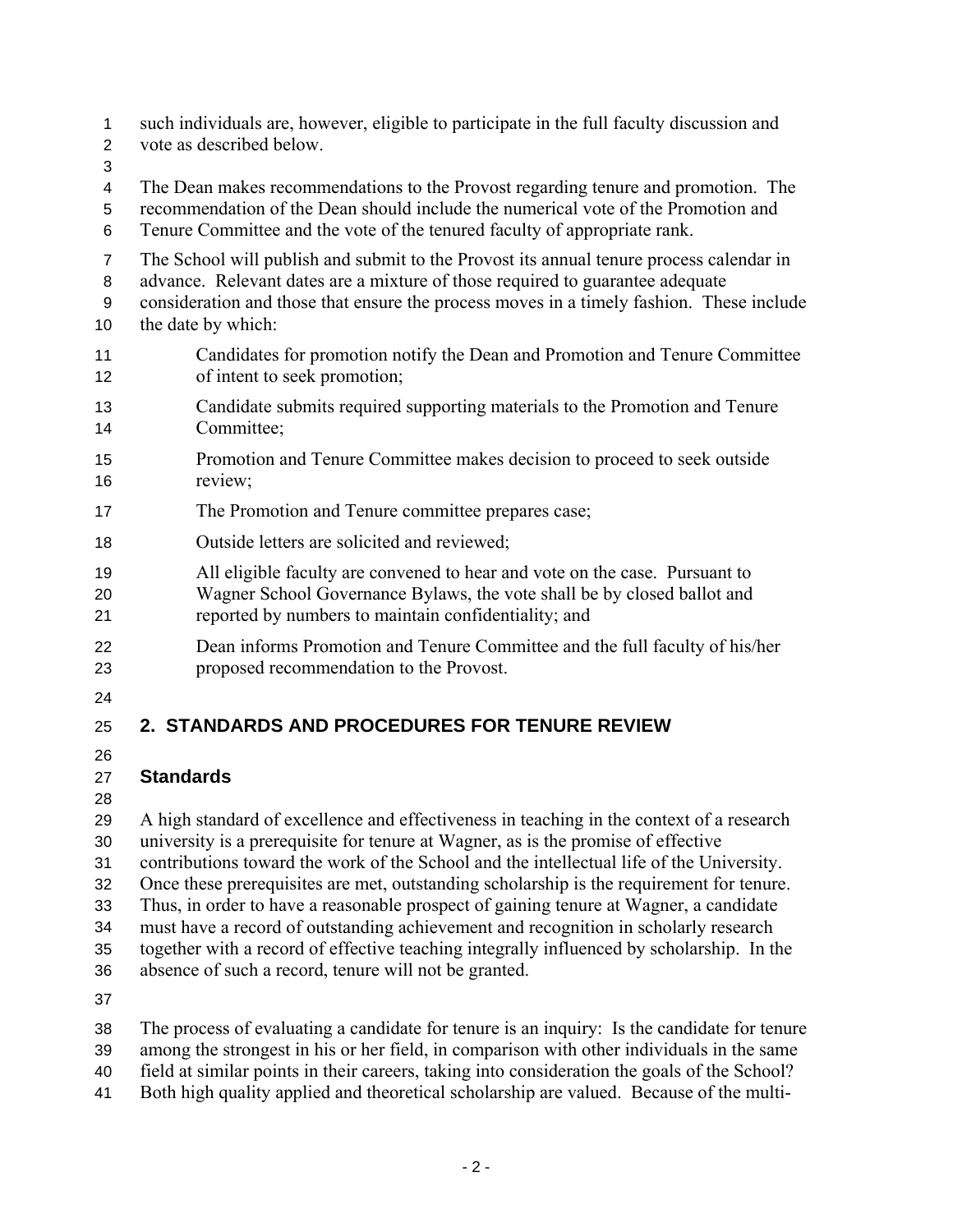disciplinary nature of public service scholarship, a candidate's field may cut across 1

several disciplines and sectors. 2

3

4 It is neither desirable nor possible to define an abstract and universal standard of

5 measurement. Each case shall be examined in detail by making explicit comparisons, by

6 delineating special strengths, and by acknowledging limits or weaknesses. Context may

7 be a criterion in judging the strength of a particular candidate, including the specific and

8 particular characteristics and nature of the candidate's field. The current and future shape

9 10 of programs at Wagner may also be considered. All these factors will be carefully discussed and weighed in reaching a recommendation on tenure or promotion.

11

### 12 **Guidelines & Procedures For Tenure Review**

13

### 14 Introduction

15 Non-tenured, tenure track faculty include all full time Wagner faculty who are appointed for a tenure track position and are eligible for tenure status as specified in Section  $V(1-7)$ 

16 17 Academic Freedom and Tenure of the NYU Faculty Handbook. These faculty are

18 reappointed annually, typically with a pre-tenure probationary period as follows:

- 19 Six years for faculty appointed at the assistant professor level;
- 20 Five years for faculty appointed at the associate professor level; or
- 21 22 23 24 25 Four years for faculty appointed at the assistant or associate level following "a term of more than three years i.e., not less than seven semesters of full-time teaching in one or more institutions of higher education other than New York University in the ranks or ranks of assistant professor, associate professor, or professor."
- 26

# 27 Annual Review

28

29 30 31 32 33 34 35 36 37 All tenure track faculty are reviewed annually during their probationary period by the Promotion and Tenure Committee (or a subcommittee thereof) to assess performance at Wagner and progress toward tenure, and to make a recommendation to the Dean on reappointment. A special, more intensive, review is conducted in the third year for faculty with a six-year probationary period, the second year for faculty with a five-year probationary period, and early in the second year for faculty with a four-year probationary period. The process and information gathered typically include the following: A meeting with the faculty member; and

- 
- 38 39 • The faculty member's curriculum vitae, statement to the Dean, published work from the previous year, teaching evaluations, and syllabi.

40 After a discussion, a vote is conducted by secret ballot on whether the candidate should

41 be recommended for reappointment, and a brief memo summarizing the information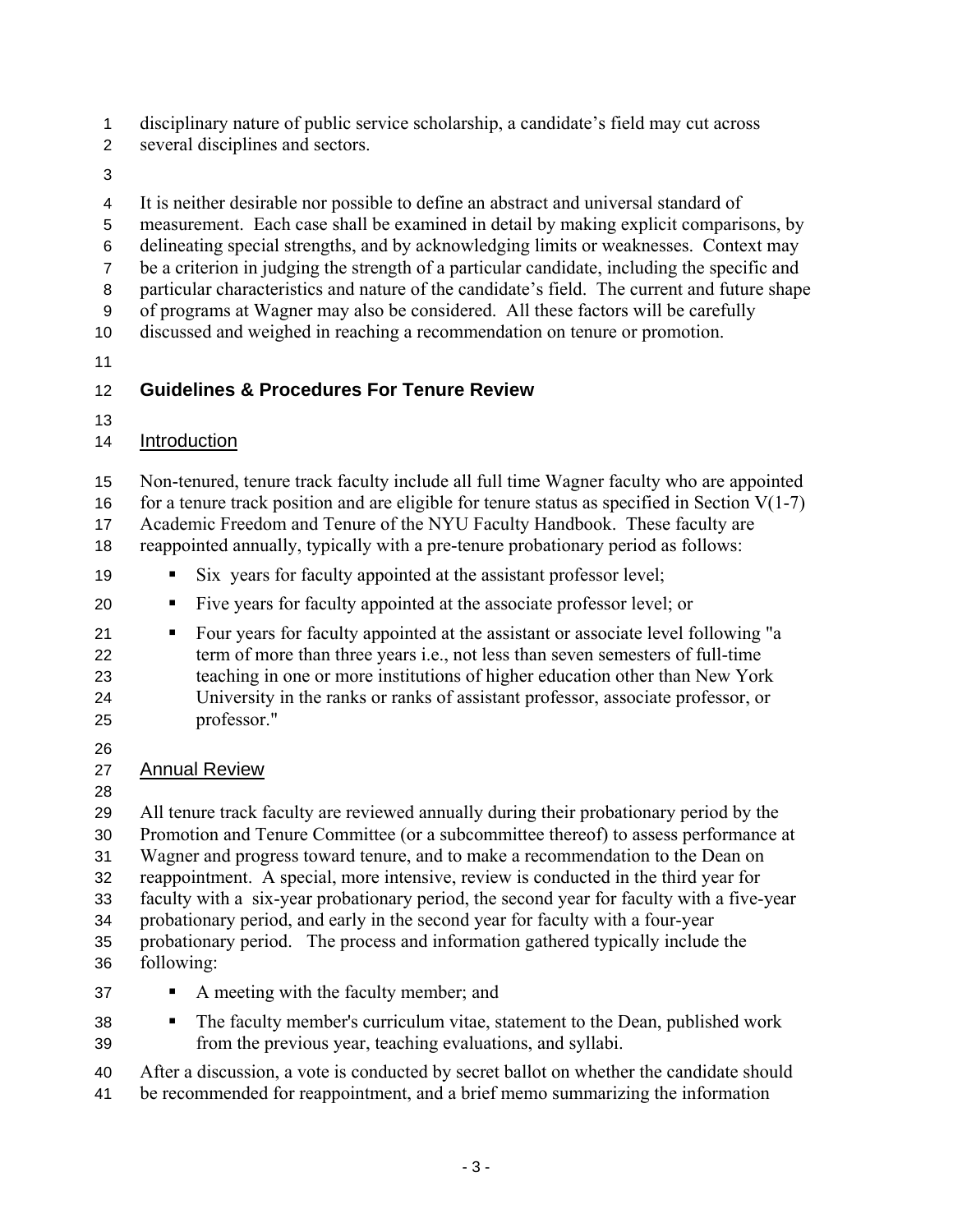gathered, assessing performance and progress toward tenure, and providing the 1

recommendation on reappointment is forwarded to the Dean and to the candidate. 2

3

### 4 Intensive Review

5 6 7 8 9 A special, more intensive, review is conducted in the third year for faculty with a sevenyear probationary period, in the second year for faculty with a five-year probationary period, and in the first year for faculty with a four-year probationary period. The goal of the review is to ensure that the candidate is progressing sufficiently that award of tenure can be expected. The process and information gathered typically include the following:

- 10 A meeting with the faculty member;
- 11 12 The faculty member's curriculum vitae, statement to the Dean, published work, teaching evaluations, and syllabi;
- 13 14 A personal statement from the candidate detailing scholarly accomplishments to date, teaching experience, academic/professional service, and career plans.
- 15

16 17 18 After a discussion, a vote is conducted by secret ballot on whether the candidate should be recommended for reappointment, and a brief memo summarizing the information gathered, assessing performance and progress towards tenure, and providing the

- 19 recommendation on reappointment is forwarded to the Dean and to the candidate.
- 20

### 21 Tenure Review

22

23 24 25 26 27 28 29 The process of reviewing candidates for tenure by the P&T Committee involves three steps. In the first step, the Committee makes a determination of whether to seek outside review of the candidate. If a determination is made to seek outside review, the second phase involves gathering a docket of materials by a P&T subcommittee (or committee of the whole) for the review and discussion by the P&T Committee. The third step involves preparing a report of the P&T Committee on the candidate and forwarding the report and docket to the tenured faculty of appropriate rank.

30

31 The process and information gathered for the first step typically involves the following:

- 32 33 A meeting of the Promotion and Tenure Committee (or a subcommittee thereof) with the candidate to discuss the review process;
- 34 35 ▪ The candidate's curriculum vitae, published work, syllabi, and teaching evaluations;
- 36 37 ▪ A personal statement detailing scholarly accomplishments, teaching experience, academic/professional service, and career plans; and
- 38 ▪ A solicitation of letters of comment from all Wagner faculty.

39 After review of the materials, the Promotion and Tenure Committee makes a

- 40 determination of whether to seek full outside review. If the decision is not to seek full
- 41 outside review, the matter is referred to the tenured faculty of appropriate rank for a final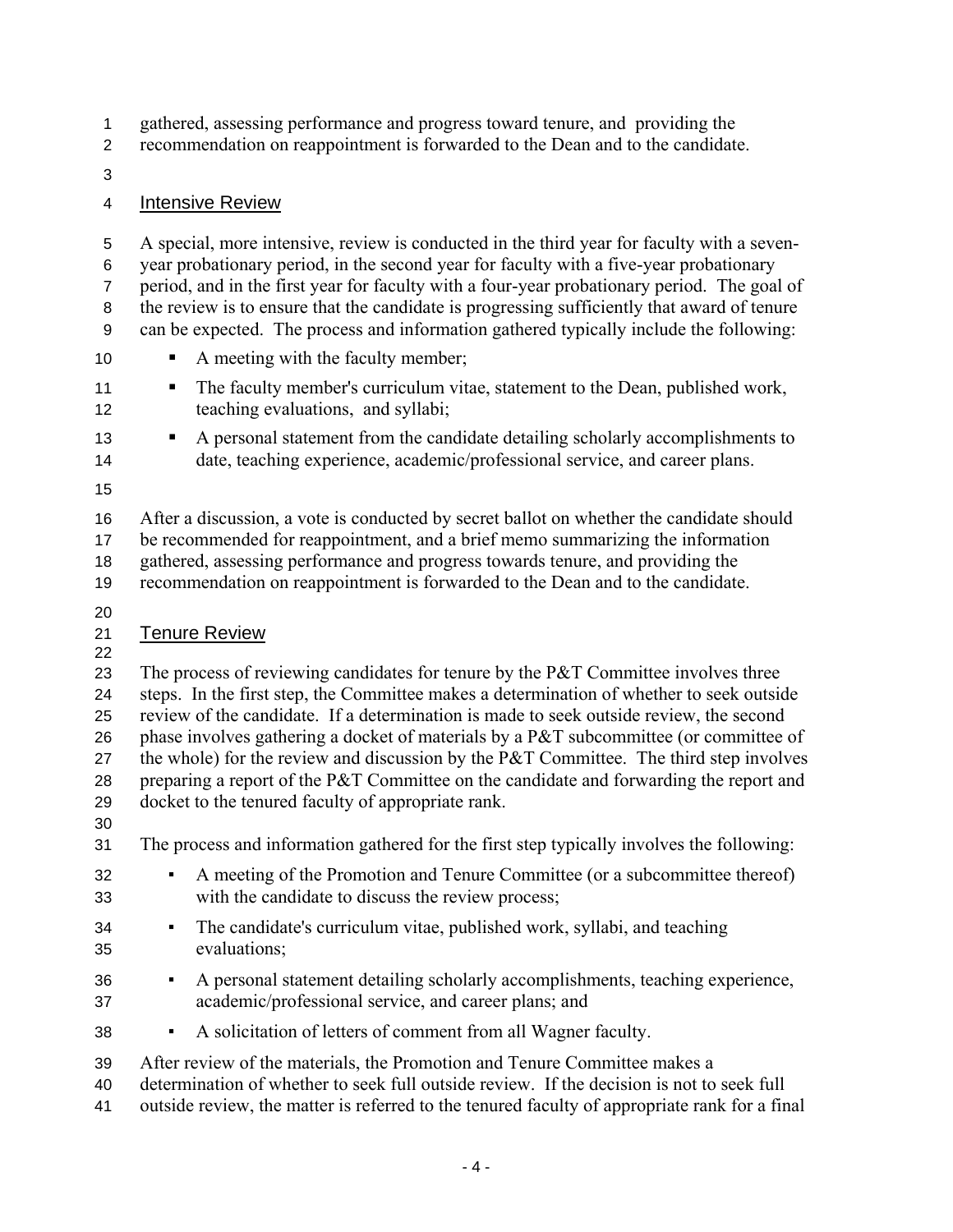- 1 determination as to whether to seek outside review.
- 2 If a determination is made, either by the Committee or full faculty, to seek outside review
- 3 the Promotion and Tenure Committee or subcommittee will prepare a promotion and
- 4 tenure docket for examination by eligible voters and for subsequent forwarding to the
- 5 Dean and Provost. This docket begins with an assessment of the prerequisites:
- 6 7 8 9 10 11 12 13 14 15 16 17 18 19 20 21 22 23 24 25 26 27 28 29 30 31 32 33 34 35 36 37 • The candidate's teaching performance and teaching potential within the context of a research university, together with supporting evidence and documentation, in the form of a teaching portfolio, which may include: – Candidate's statement of his/her teaching philosophy; – Course syllabi; – Student evaluations; – Reports of peer observations, including formal assessments of teaching effectiveness; – List of advisees (graduate and undergraduate); – List of PhD dissertation direction; – List of MS, MA, MFA thesis direction; and – List of PhD committees. The candidate's service record and potential contributions toward the work of the School and the intellectual life of the University and the academic community. Once these prerequisites as reflected in teaching are met, tenure will be judged and granted on the basis of outstanding achievement and recognition in scholarly research. As evidence for such, the docket shall include: ▪ Current curriculum vitae; • Candidate's personal statement; • Copies of the candidate's scholarly work; ▪ Evidence of the quality of the scholarly work - for example; – Academic book reviews; – Readers' reviews of unpublished books; ▪ Assessment of the candidate's scholarly research; ▪ Assessment of the candidate's teaching, as influenced and shaped by his/her scholarly work; ▪ Copy of candidate's third-year/intensive review; ▪ A list of evaluators, together with their scholarly credentials and an explanation for why they were chosen; and ▪ At least five (5) letters of evaluation from highly qualified external evaluators. These external letters of evaluation shall be from evaluators who are not scholars with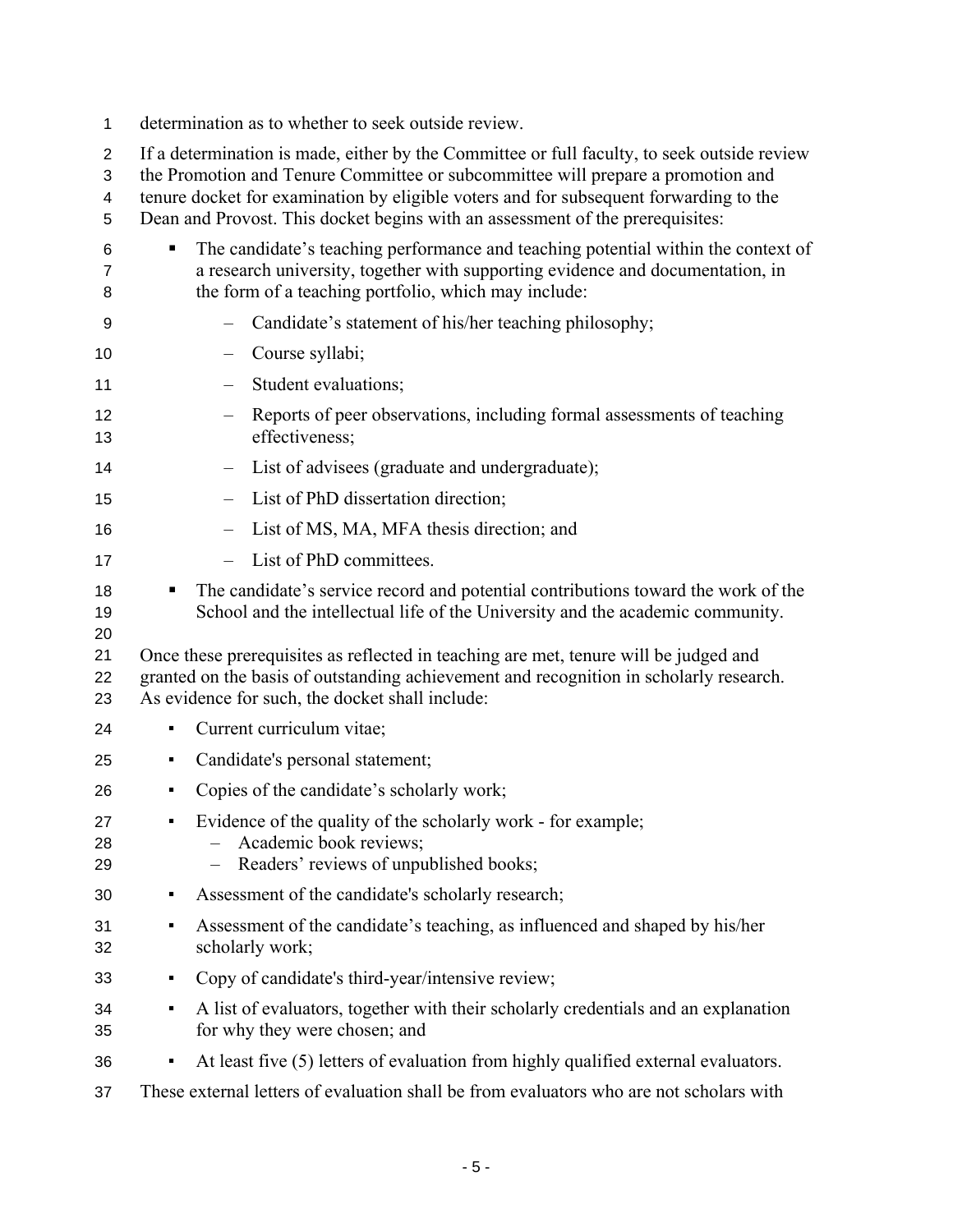whom the candidate has been closely associated, such as a dissertation or thesis advisor,  $\text{co}-\text{author}^1$  $\text{co}-\text{author}^1$ , or other close associates. Nor shall they be scholars that have been suggested 1 2 3 4 5 6 7 8 9 10 11 12 13 14 15 16 17 18 19 20 21 22 23 24 25 26 27 28 29 30 31 32 33 by the candidate to serve as evaluators. If the Committee inadvertently solicits an opinion from someone it later learns is close to the candidate, this must be noted in the Committee report. The Committee may also choose to include additional letters from outside evaluators that have been suggested by the candidate or who are co-authors or the thesis advisor of the candidate, provided that this information is clearly noted in the docket. The University's policy regarding the confidentiality of such external letters and other tenure decision materials is found in Section C of the statement on Legal Protection for Faculty Members, Faculty Handbook (1999 ed.) p.85, Evaluators selected normally will hold a tenured position in an institution of recognized distinction as a research university, a position of equivalent rank in an academic unit that does not grant tenure, or a position of equivalent rank in a non-academic institution (e.g., laboratory or research institute). Evaluators shall be recognized leaders in the candidate's field. Evaluators shall be representative of their subject, broadly defined, and not be drawn exclusively from narrow specializations. The list of evaluators need not be restricted to those at United States institutions, and, when appropriate, evaluations should be solicited from abroad. A report of the Committee In addition, the Committee may include such additional materials that it considers informative and useful for the assessment of the case, under a section of the docket titled "Supplementary Materials." The candidate's personal statement should narrate the trajectory of his/her career, including a description of the relationships among works already published, distributed, or performed, a description of new projects planned or under way, the candidate's understanding of the definition of his/her field of work, and a description of the place teaching, including particular courses, occupies in the career. The assessment of a candidate's scholarly research shall address issues of quality, significance, impact, and future development. The candidate's work will be carefully reviewed by at least three senior members of the Committee or the Wagner School, who must jointly sign this portion of the report. The quality and significance of the journals or

- 34 venues of distribution in which the candidate's work has appeared should be appraised. If
- 35 they are not the best representatives in the field, the best should be named, and the
- 36 37 absence of work in them should be explained. The report should indicate what parts of the candidate's work are based on the dissertation, and for such work, what advances
- 38 have been made after the dissertation. In fields where external funding is important, the
- 39 candidate's success at securing grants should be evaluated in relation to reasonable
- 40 expectations for scholars in the same field and at the same stage of professional
- 41 development. The assessment shall list and appraise the relative competitiveness of
- 42 grants and fellowships received by the candidate.
- <span id="page-5-0"></span>43

 $\overline{a}$  $1$  Co-authors will be acceptable reviewers only in certain fields, such as fields with very small membership or fields in which papers typically have a large number of authors (i.e. multicenter clinical trials; large epidemiology studies, etc.), and then only acceptable with permission of the Dean.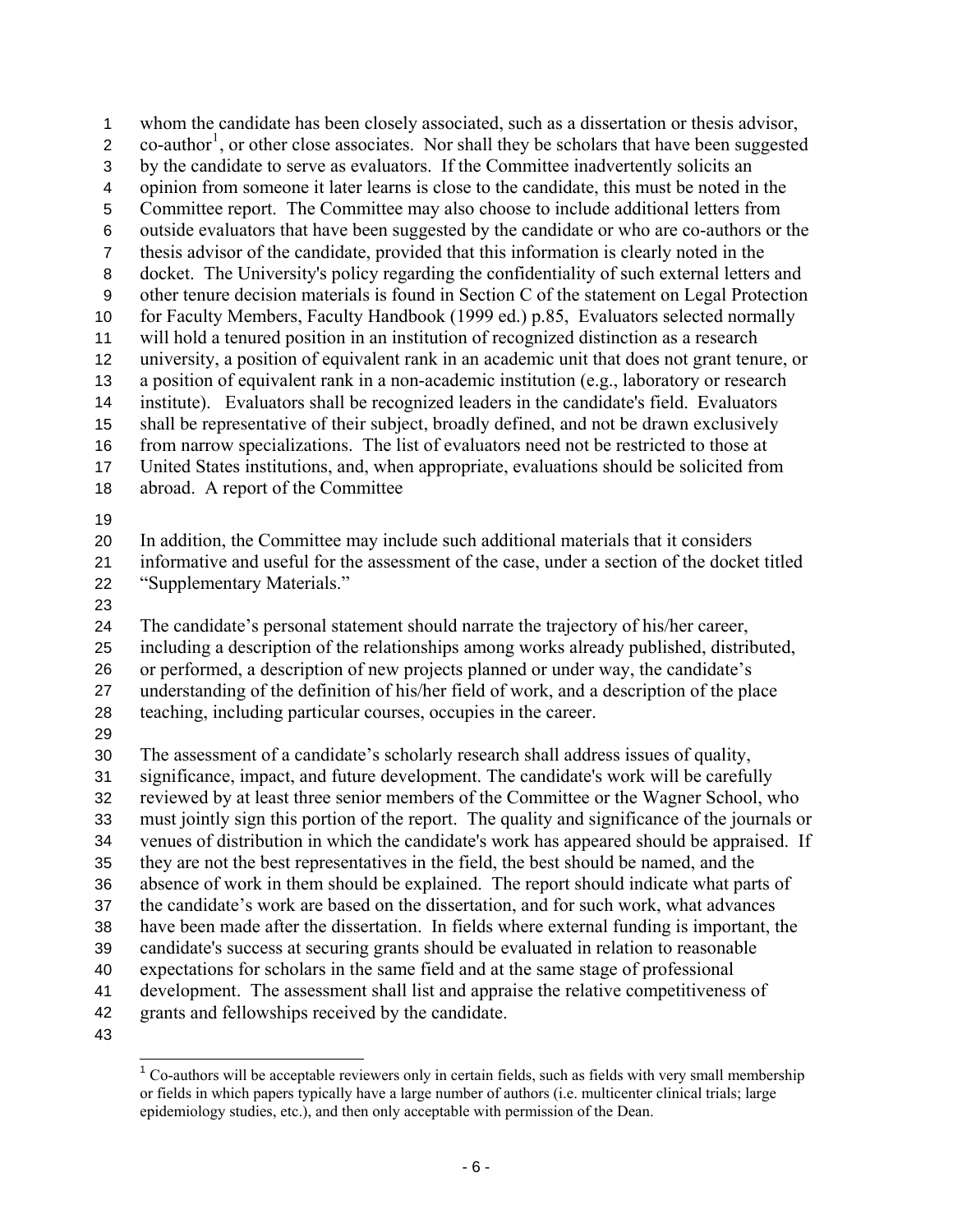Dockets can, and often should, include supplemental information about the candidate's work that may not be evident from the rest of the record. Examples might be readers' reports for unpublished works, reports of grant review panels, published reviews of scholarship or other material relevant to considering the candidate's scholarship. 1 2 3 4 5 6 7 8 9 10 11 12 13 14 15 16 17 18 19 20 21 22 23 24 25 26 27 28 29 30 31 32 33 34 35 36 37 38 39 40 41 42 43 44 45 46 The docket should also include a report from the Promotion and Tenure Committee that reviews the contents of the docket, highlighting important issues and providing explanations where appropriate. The report should explain the importance of the candidate's field of expertise. In what ways does the strength the candidate offers in that field advance the School's current ambitions? How does the candidate's field supplement other strengths in the School, and vice versa? How does the candidate's field and performance affect the standing of the Wagner School? The candidate's position in the field and the discipline as a whole should be described as precisely as possible. This appraisal should include comparisons with other scholars both within the Wagner School and in the discipline at large. The assessment of teaching performance should appraise the quality and pertinence of courses developed, provide an assessment of teaching performance, and evaluate the candidate's contributions to the undergraduate and graduate teaching program of the Wagner School. Specific evaluation and an analysis of the effectiveness of teaching should be provided in narrative form. Evidence may be obtained both through the judgments of faculty (e.g., evaluation of course syllabi, first hand evaluation of class sessions by either a member of the P&T Committee or another tenured colleague), and through student evaluations. A list of all Ph.D. dissertations and masters theses supervised by the candidate, including those in progress, should be appended. A list of all the committees that the candidate has served on should also be supplied. The assessment of service should indicate the quality and significance of service to the Wagner School and the university. Specific comments, including testimony from fellow committee members, specification of authorship of particular reports and the like, are helpful. The assessment of service may include a discussion of participation in professional organizations in the candidate's field. The report of the Committee shall include a list of all potential evaluators who were asked to write on behalf of the candidate, including those who declined. All communications with potential evaluators should be documented and included in the docket. A brief rationale for the selection of the evaluators who have written should be included with the docket, as well as an explanation for each of the declinations. The evaluation by the Committee should not be an advocacy document and should strive to provide a fair assessment of the strengths and weaknesses of the candidate. It shall indicate, with reasons, the basis for any recommendation. The letter of solicitation for outside evaluation should come from the Dean of the Wagner School, should follow the prototype attached Appendix A. The letter should explicitly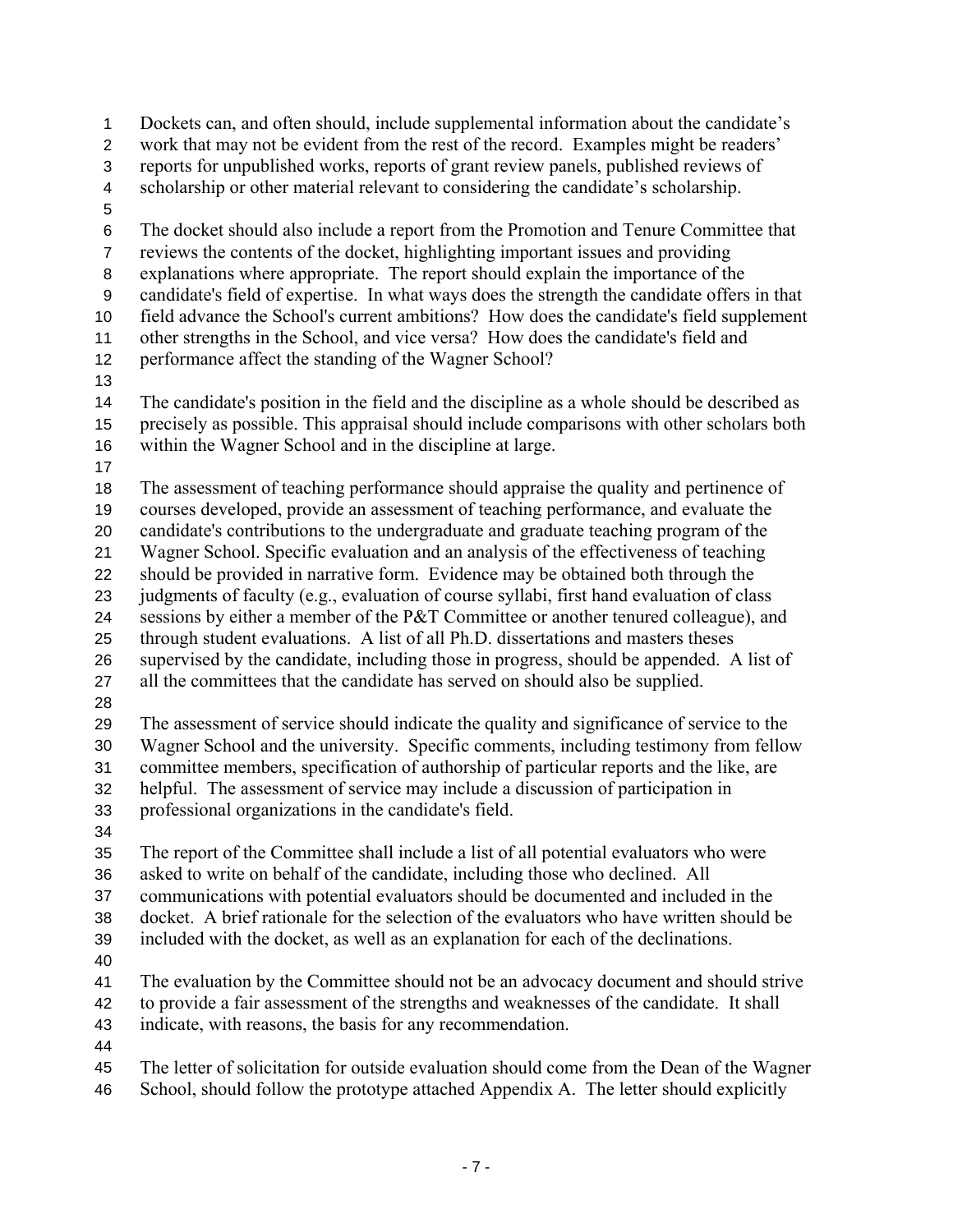imply that a positive or negative response from the evaluator is desired. The docket should include specific explanations for the choice of particular referees contacted. The explanations should consist of more than the C.V.s of the referees and should state why this particular referee's opinion matters (e.g., he/she is the most widely published author in the candidate's field; he/she is in a different discipline but edits the premier journal in the candidate's field, etc). All evaluators must be provided with the same C.V., personal statement, and copies or descriptions of the candidate's work. If unpublished work is to part of the docket, the School must ask all evaluators to comment on its quality. 3 4 5 6 7 8 9 10 11 12 13 14 15 16 17 18 19 The confidentiality of letters from outside evaluators should be preserved; only eligible voters in the School may be allowed access to the letters. Neither the names of writers, nor the content of the letters may be communicated to the candidate or anyone else beyond eligible members of the School, not even in summary form. In all communications with them, writers of letters must be assured that their letters will be held in such confidence, except as required by law, and that they will be seen only by tenured members of the School, the Dean, and the Provost's Office. The Chair and all members of the Promotion and Tenure Committee must sign the signature page of the docket, attesting that they have read the docket and that it represents

request comparative rankings with the candidate's peers, and it should not in any way

20 21 22 23 the opinions of the committee clearly and fairly. The completed docket is then forwarded to the tenured faculty of appropriate rank and to the Dean to initiate the succeeding stages of the review process.

24

1 2

25 26 27 28 29 30 31 32 33 34 35 36 The chair of the Promotion and Tenure Committee shall present the case to tenured faculty of appropriate rank. After a discussion, a vote shall be taken and tallied. Pursuant to Wagner Governance Bylaws, the vote shall be by secret ballot and only those present in person or by means of conference telephone or similar communications equipment (provided that all persons participating in the meeting can hear each other) are entitled to vote on tenure. A tally of the number of absent members shall be recorded and reported separately. The Chair of the Promotion and Tenure Committee shall transmit the tally of the vote and a summary of the debate to the Dean. Reasonable doubt for granting tenure precludes a favorable recommendation. If a reasonable doubt exists, the chair of the Promotion and Tenure Committee shall indicate as much to the Dean in the chair's report to the Dean. Re-voting shall not be undertaken for the sole purpose of achieving near consensus or unanimity or to avoid reporting a split vote.

37

38 A docket and recommendation must be submitted to the Dean for all faculty in their

39 mandatory review year, whether the recommendation is positive or negative. If,

40 however, the candidate resigns on or before August 31 of the year prior to the mandatory

41 review, effective on or before August 31 of the final probationary year, the letter of

42 resignation shall be submitted in lieu of the report and a letter from the chair of the

43 Promotion and Tenure Committee shall be included stating explicitly that the resignation

44 was freely tendered without duress.

45

46 The Dean of the School may also solicit additional reviews. To ensure that the Dean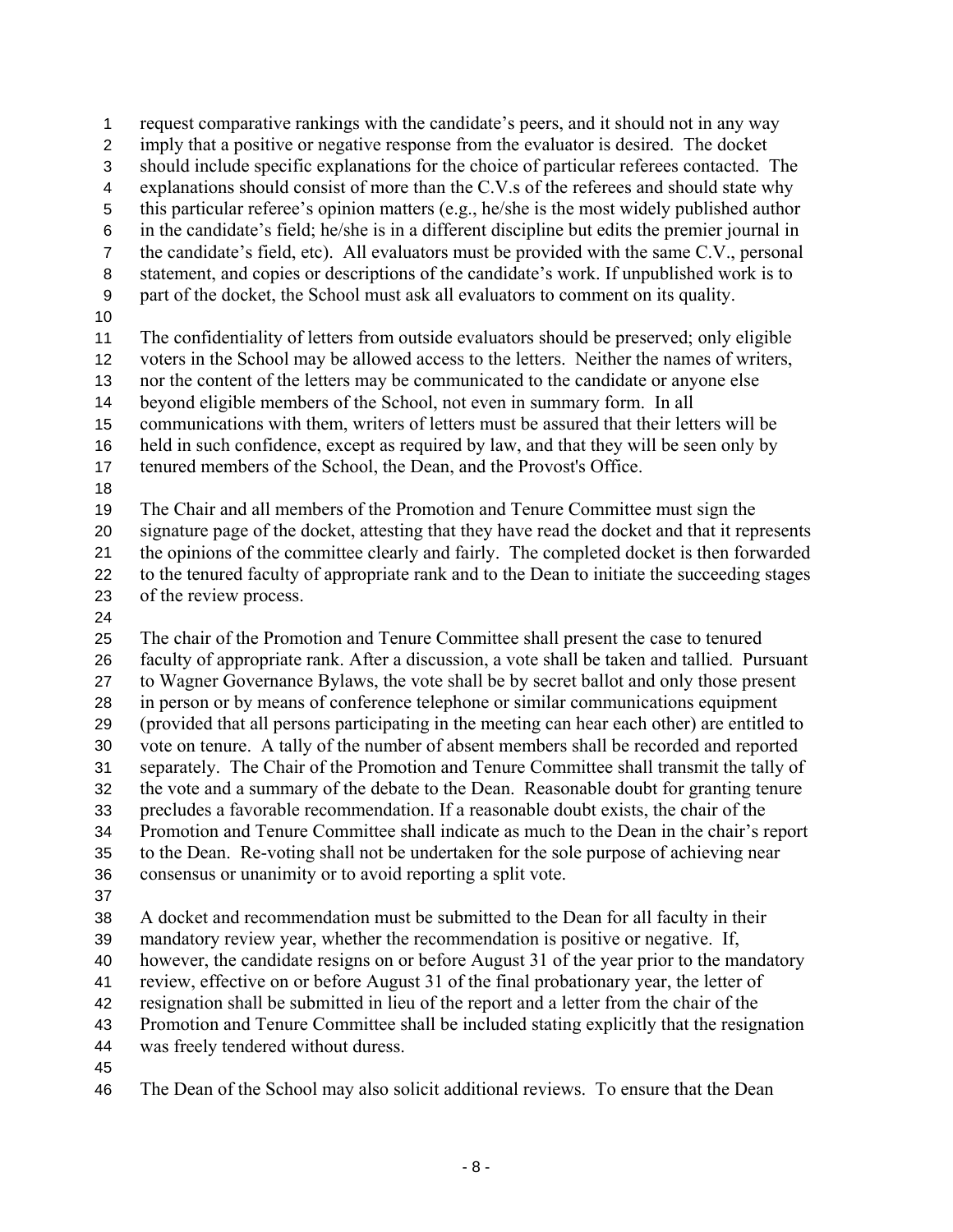does not solicit evaluators already contacted by the Committee, the chair of the Promotion and Tenure Committee will provide the Dean with a list of all evaluators being solicited by the Committee. 1 2 3 4 5 6 7 8 9 10 11 12 13 14 15 16 17 18 19 20 21 22 23 24 25 26 27 28 29 30 31 32 33 34 35 36 37 38 39 40 41 42 43 44 The Dean will inform full faculty entitled to vote on tenure of his/her own proposed recommendation to the Provost within 10 days of submission. In the case of a Dean's recommendation contrary to that of the faculty, the Dean will provide the faculty entitled to vote on tenure with the reasons. The faculty will then have ten days in which to provide further information or counter-argument before the Dean's final recommendation is made to the Provost. The Dean will ordinarily make his or her recommendation to the Provost by April 15. This constitutes the definitive recommendation and will be accompanied by the docket and the School's Promotion and Tenure Committee recommendation. **[2](#page-8-0)** Upon notification of the Provost's decision, the Dean will write to the full faculty entitled to vote on tenure and to the candidate informing them of the decision. In the event of a negative decision on tenure, the candidate has the right to file a grievance in accordance with the provisions of the University's Faculty Grievance Procedures appearing at pp. 61-63 of the Faculty Handbook (1999 ed.). The tenure clock for faculty is set forth in formal University rules adopted by the Board of Trustees. The current rules are found in the University's statement on Academic Freedom and Tenure, Title I and II reprinted in the Faculty Handbook (1999ed) at pp. 25- 35. Proposals for early promotion to associate professor and for tenure are considered extraordinary actions. Indeed, it is not normally in the best interest of a candidate or of the institution to propose candidates for tenure ahead of schedule. The Dean must be consulted prior to the preparation of an early case. The best reason for proposing early consideration is a record of extraordinary accomplishment that can be readily distinguished from strong cases. It must be noted that external letter writers must be asked to comment specifically on the special grounds for an early decision. Even with these affirmative recommendations, the Dean will not recommend early tenure unless the case is extraordinary and compelling in relation to the already high expectations for candidates reviewed under the usual schedule. Tenure clock stoppage may be granted, under conditions cited below, for a maximum of two semesters during the probationary period for any one of, or combination of, the following personal reasons: ▪ Tenure clock stoppage may be authorized during a period of full service, to women or men who are primary caregivers of a child; and to primary caregivers of a parent or a spouse, or a same-sex domestic partner in a health crisis of

<span id="page-8-0"></span><sup>&</sup>lt;sup>2</sup> In cases when a professor began teaching in the spring semester and decision must be rendered by December 31, the Dean will make a recommendation by October 1.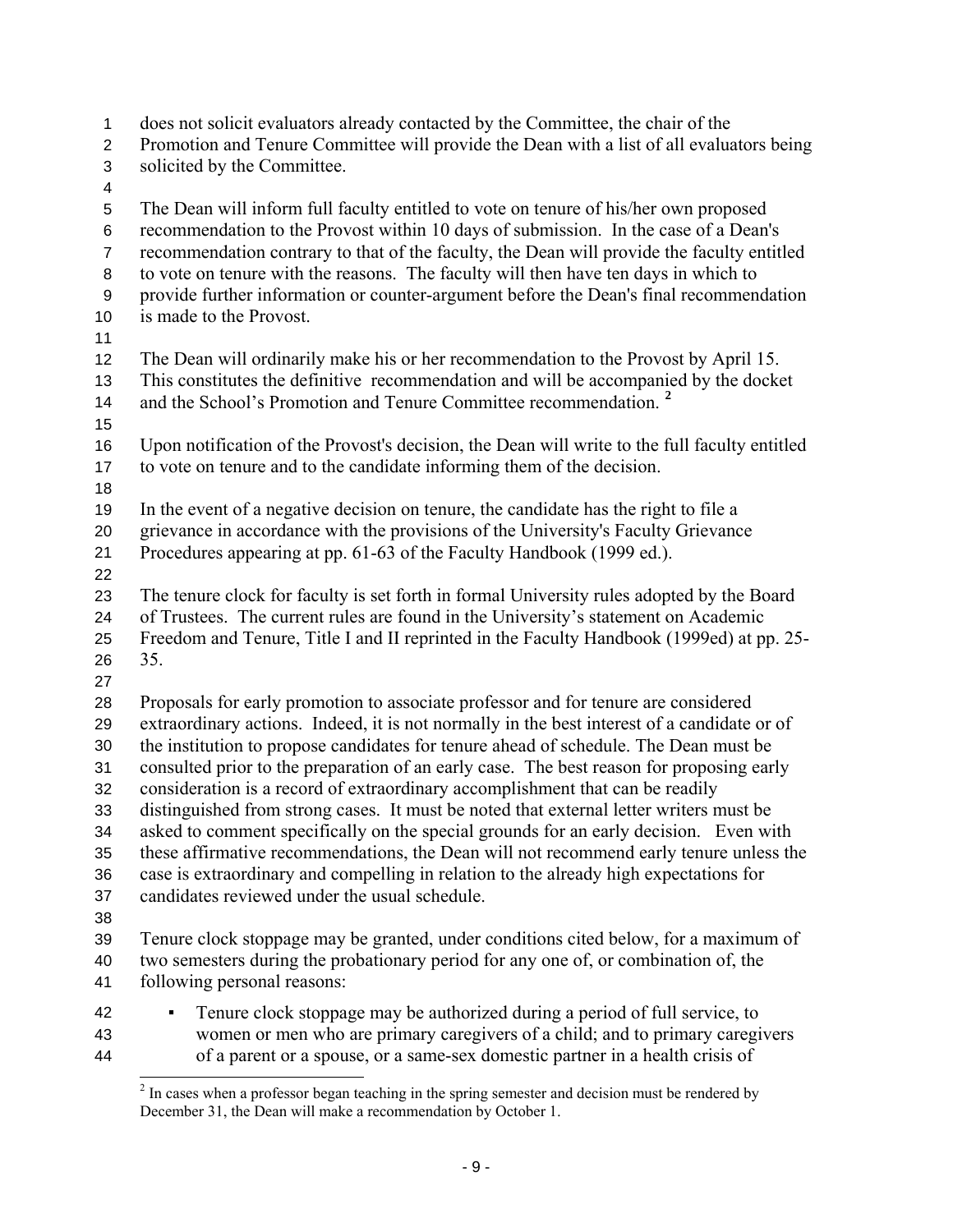| 1<br>$\overline{2}$                                | extended duration. A same-sex domestic partner qualifies if he or she is registered<br>with the University for benefits purposes.                                                                                                                                                                                                                                                                                                                                                                                                                                                                                                                                                                                                                       |
|----------------------------------------------------|---------------------------------------------------------------------------------------------------------------------------------------------------------------------------------------------------------------------------------------------------------------------------------------------------------------------------------------------------------------------------------------------------------------------------------------------------------------------------------------------------------------------------------------------------------------------------------------------------------------------------------------------------------------------------------------------------------------------------------------------------------|
| 3<br>4                                             | "Primary care" assumes day-to-day responsibilities for the care of a child/parent/<br>٠<br>spouse/same sex domestic partner for a substantial portion of the period.                                                                                                                                                                                                                                                                                                                                                                                                                                                                                                                                                                                    |
| 5<br>6<br>$\overline{7}$                           | Tenure clock stoppage may be authorized to a faculty member who is granted one<br>$\blacksquare$<br>or more full semesters of leave, for any one, or combination of, illness/disability<br>leave, parental leave, or personal leave.                                                                                                                                                                                                                                                                                                                                                                                                                                                                                                                    |
| 8<br>9<br>10<br>11                                 | In exceptional circumstances, tenure clock stoppage may be authorized by the<br>$\blacksquare$<br>Dean for a unique public service opportunity relevant to the candidate's field or<br>area of scholarship.                                                                                                                                                                                                                                                                                                                                                                                                                                                                                                                                             |
| 12<br>13<br>14<br>15<br>16                         | A request for tenure clock stoppage requires advance approval by the Dean and the<br>Office of the Provost. Requests must be made as early as possible. Tenure clock<br>stoppage may not be granted for any semester of the period when a tenure review is<br>mandated.                                                                                                                                                                                                                                                                                                                                                                                                                                                                                 |
| 17                                                 | <b>Process for Initial Appointment with Tenure</b>                                                                                                                                                                                                                                                                                                                                                                                                                                                                                                                                                                                                                                                                                                      |
| 18<br>19<br>20<br>21<br>22<br>23<br>24<br>25<br>26 | In the case of initial appointment of a faculty member with tenure, the Promotion and<br>Tenure Committee may conduct the review on an expedited basis in a manner consistent<br>with the process and intent of the guidelines and procedures set forth above. The docket<br>and committee report shall be presented at a meeting of the full faculty entitled to vote<br>and the process for faculty vote and review by the Dean shall be conducted as provided<br>above and in a manner consistent with Wagner School Governance Bylaws.                                                                                                                                                                                                              |
| 27<br>28<br>29                                     | <b>3. STANDARDS AND PROCEDURES FOR PROMOTION TO FULL</b><br><b>PROFESSOR</b>                                                                                                                                                                                                                                                                                                                                                                                                                                                                                                                                                                                                                                                                            |
| 30<br>31<br>32<br>33<br>34<br>35<br>36<br>37<br>38 | The inquiry for such cases is essentially the same as for a tenure candidate: Is the<br>candidate for promotion among the strongest in her/his field, in comparison with<br>individuals at similar points in their careers at other comparable prominent institutions or<br>in other relevant settings? In addition, there is a presumption that the candidate will have<br>achieved a significant milestone or marker beyond the work considered at the point of<br>awarding tenure. The normal expectation will be work that marks significant new<br>scholarly research since the conferring of tenure. The docket must clearly indicate which<br>scholarly work and publications distinguish the candidate's achievements since awarding<br>tenure. |

39

40 Both high quality applied and theoretical scholarship are valued.Because of the multi-

- 41 42 disciplinary nature of public service scholarship, a candidate's "field" may cut across several disciplines and sectors.
- 43

44 45 For promotions to full professor, the vote and authority resides with the full professors in the School. The Promotion and Tenure Committee shall assume the same role as with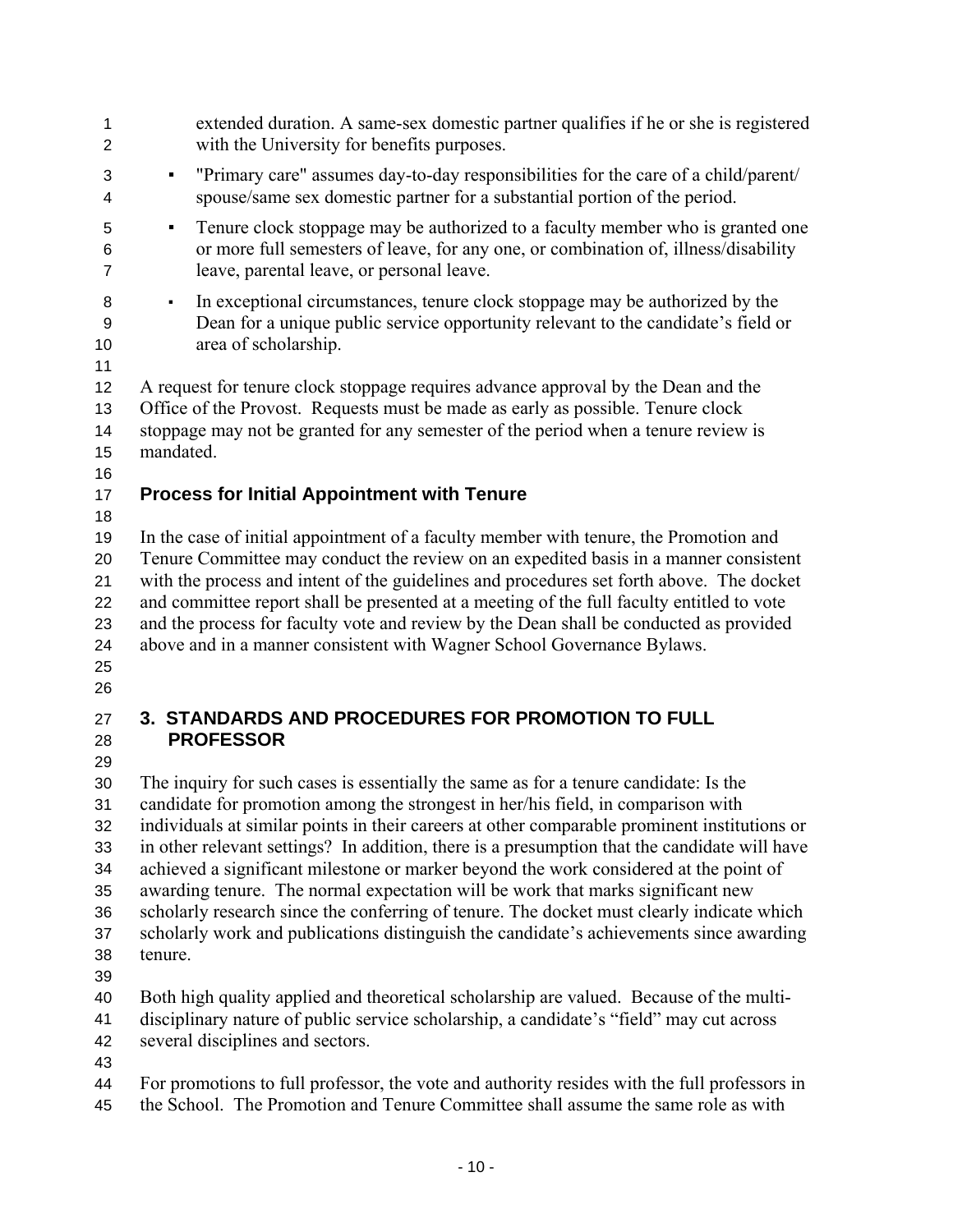tenure review, except that only full professors shall participate in the process. The 1

- process involves multiple steps. First the candidate informs the P&T Committee of 2
- his/her request to be considered for promotion, and such request shall identify the 3
- scholarly work and publications the candidate believes distinguishes his/her 4
- achievements since award of tenure. After review of the materials, the Committee makes 5
- a determination of whether to proceed for outside review. The members eligible to vote 6
- for promotion on the P&T Committee may act a committee of a whole or appoint a 7
- subcommittee to prepare a promotion review docket. The review process and content of 8
- the docket and the report to full faculty entitled to vote shall parallel the guidelines for tenure review. 9 10
- 11
- 12 If there are fewer than three tenured full professors (for a candidate being considered for
- 13 promotion to full professor), the Dean, after consultation with the P&T Committee, will
- 14 15 add other committee members in fields related to the candidate's field to the review process.
- 16
- 17 The Dean or will ordinarily make his/her recommendation to the Provost by March 1.
- 18 This constitutes the definitive recommendation and will be accompanied by the docket,
- 19 the School Promotion and Tenure Committee recommendation.
- 20

### 21 **4. TENURED EXTERNAL APPOINTMENTS**

22

23 24 25 26 27 For appointments at the rank of full professor with tenure, the vote and authority reside with the full professors in the School. For appointments at the rank of associate professor with tenure, the vote and authority reside with all tenured faculty members in the School. The vote should be taken by closed ballot in accordance with the Wagner Governance Bylaws.

28

29 30 31 32 33 34 Evaluators selected normally will hold a tenured position as a full professor in an institution of recognized distinction as a research university, a position of equivalent rank in an academic unit that does not grant tenure, or a position of equivalent rank in a nonacademic institution (e.g., laboratory or research institute). Letters solicited from individuals selected by the candidate can be included as supplementary information as long as their provenance is clearly identified.

35

36 37 38 39 It is helpful for the report to include the justification for establishing a tenured position within the School. The report must also include a summary of the recommendations of the Search Committee and must identify the external referees consulted in the search process, indicating which were suggested by the candidate and which were selected by

- 40 the School. A letter from a suitable evaluator selected by the search committee, which
- 41 answers all the relevant questions of the tenure review process, may be used as one of the
- 42 Schools five required outside letters for the Promotion and Tenure docket. The report
- 43 may also include letters from other search committee referees as supplemental materials
- 44 to the docket. In all cases a full docket must be submitted.
- 45

46 The docket must include a description of the candidate's teaching and an indication of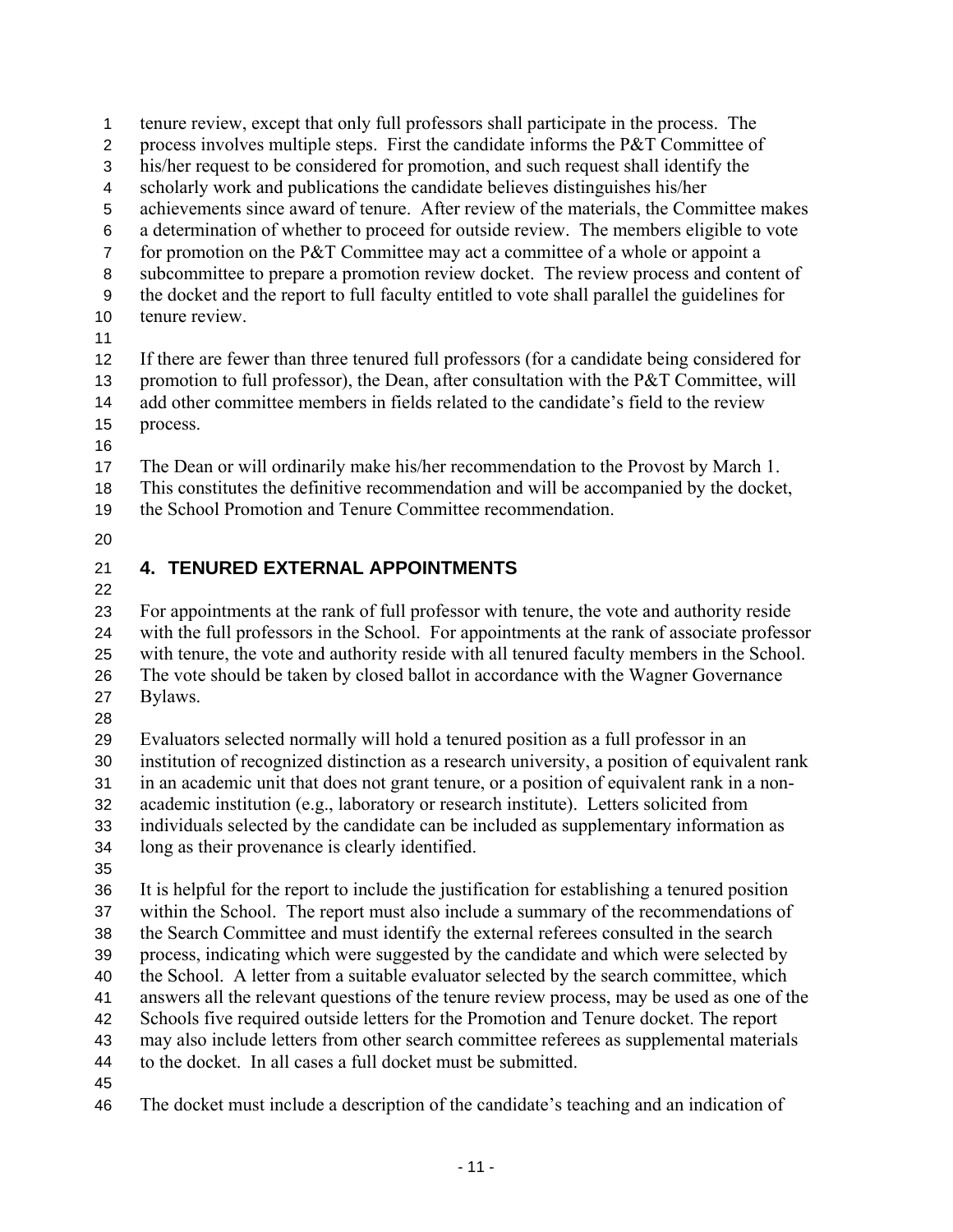- how the candidate will meet the teaching needs of the School. If evaluations are not 1
- available, alternative assessment of teaching ability must be provided. 2
- 3
- 4 The Dean will ordinarily make his/her recommendation to the Provost by April 15. This
- 5 constitutes the definitive recommendation and must be accompanied by the docket and
- 6 the School's Promotion and Tenure Committee recommendation.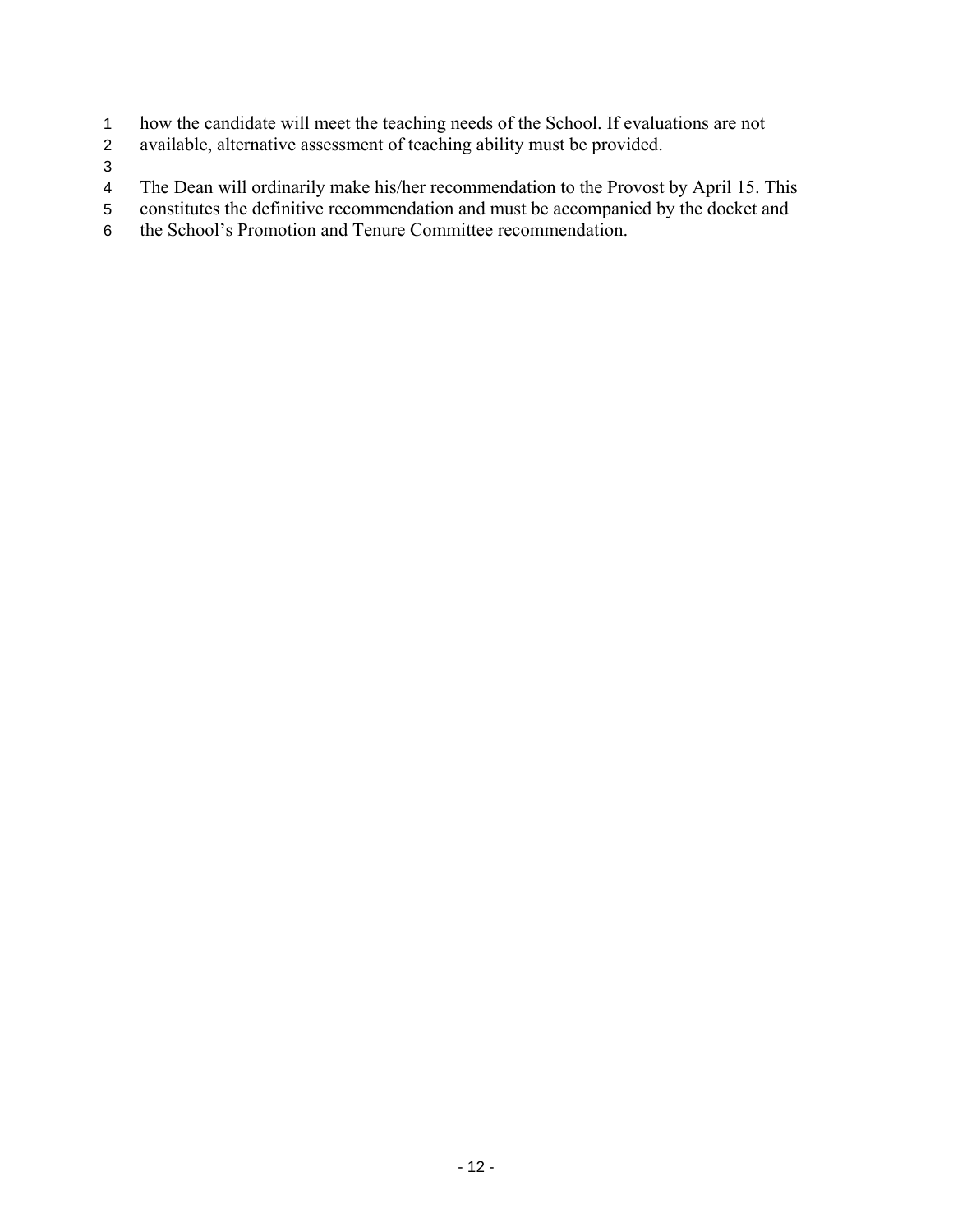2

## 1 **APPENDIX: SAMPLE SOLICITATION LETTERS**

#### 3 **TENURE AND PROMOTION REVIEW**

5 Dear xxxx:

6

4

7 8 9 10 Josephine Smith, currently an Assistant Professor in the Robert F. Wagner Graduate School of Public Service, is being considered for tenure and promotion. Because of your knowledge of the field, we would very much appreciate your evaluation of her published and unpublished research.

11

12 13 14 15 16 17 18 19 20 I am enclosing Professor Smith's curriculum vitae with this letter. Also enclosed are copies and/or descriptions of her work. It will be of particular value to us if you provided a candid assessment of the strengths and weaknesses of Professor Smith's work with respect to scholarly research, originality, scope, and significance. We also request an explicit comparison of her work with that of the most prominent individuals working in the same field who are at comparable points in their careers. Any additional comments you consider pertinent would be welcome. If you have knowledge of Professor Smith's teaching ability or service to the university and/or the professional community, we would appreciate your commentary on these matters as well.

21

22 23 24 25 26 27 28 29 Finally, we would appreciate your judgment of whether or not Professor Smith would be considered a strong candidate for promotion and tenure in other leading departments or schools in the field. The process of evaluating a candidate for tenure at Wagner is an inquiry: Is the candidate for tenure among the strongest in his or her field, in comparison with other individuals in the same field at similar points in their careers, taking into consideration the goals of the School? Both high quality applied and theoretical scholarship are valued.Because of the multi-disciplinary nature of public service scholarship, a candidate's "field" may cut across several disciplines and sectors.

30

31 32 33 34 We would like your letter within weeks, sooner if possible. The University's promotion procedures also require that with your letter you forward to me a current curriculum vitae . Please include in your letter a statement of how long and in what specific capacities you have known the candidate.

35

36 37 38 Let me assure you that your letter will be kept confidential. It will be available only to the tenured professors of the School, and appropriate decision makers and review panels within the University, to the extent allowed by law.

39

40 41 Thank you for generously assisting us. I realize this is a time-consuming task, but, as you know, it is a critical element of the academic process of peer review.

- 42
- 43 Sincerely,
- 44
- 45